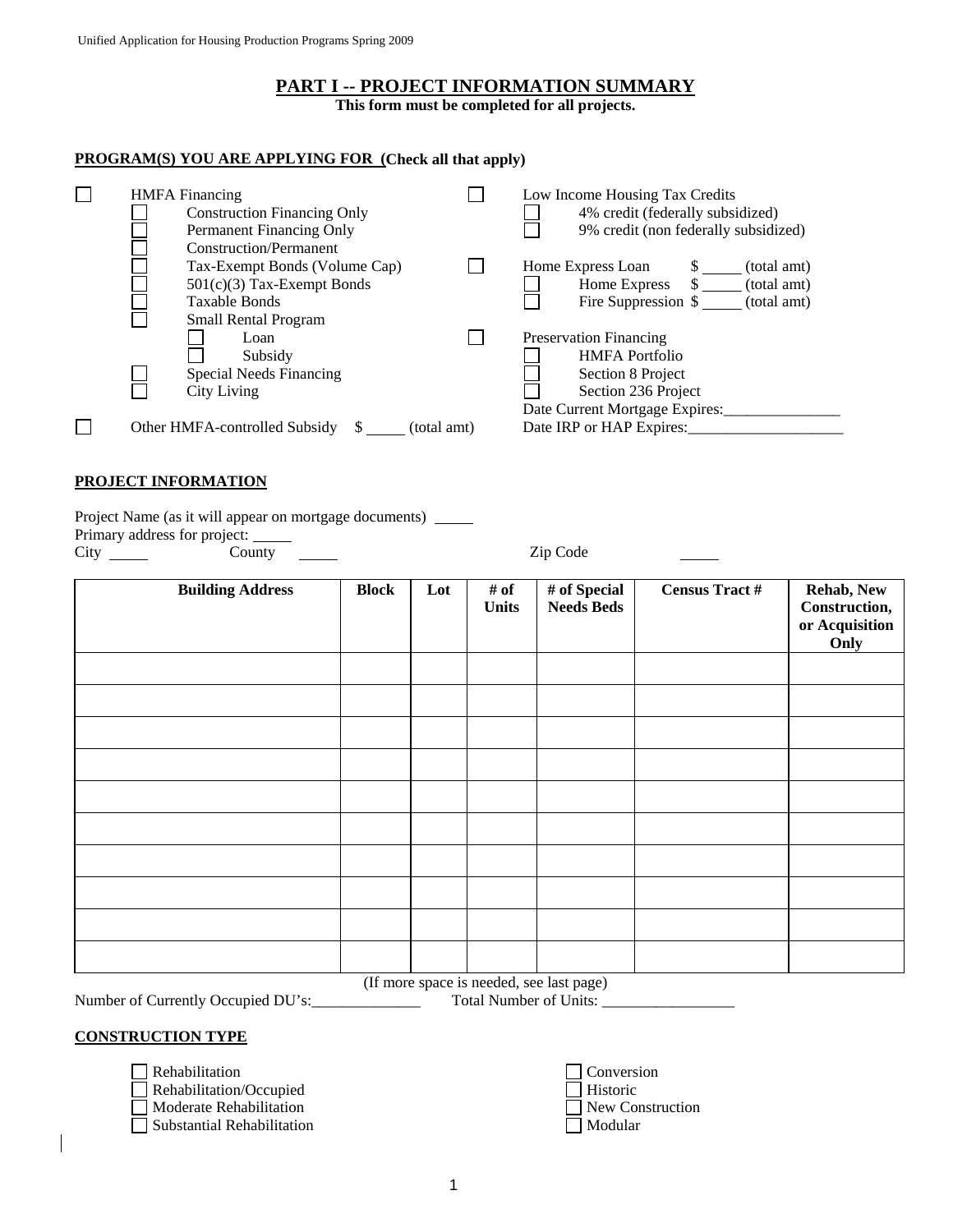# **PROJECT CLASSIFICATION:** (Please check all that apply)

| Family                               | Market                    |
|--------------------------------------|---------------------------|
| Senior Citizen*                      | Green Tax Credit Point    |
| Nonprofit Sponsored                  | Green Future              |
| <b>Scattered Site Single Family</b>  | Solar                     |
| <b>Scattered Site Duplex</b>         | <b>LEED</b> Certification |
| <b>Supportive Housing</b>            | Microload                 |
| Special Needs Community Residence    | <b>Energy Star Units</b>  |
| <b>Inclusionary Development</b>      | Submetering               |
| Project Has Received a Density Bonus | Ready to Grow Area        |
| (Insert Court Agreement with Town)   | Planning Area             |
| Project Seeking COAH Credits         |                           |
| Davis-Bacon Prevailing Wages         |                           |

\*NOTE: Units financed by the Special Needs Housing Trust Fund may not be age-restricted to individuals age 55 and older.

# **LEGISLATIVE DISTRICTS**

Congressional State Senate/Assembly

# **BUILDING TYPE**

|                                  | # of Buildings | # of Stories | # of Residential<br><b>Stories</b> | # of Units | <b>Elevator (Yes or No)</b> |
|----------------------------------|----------------|--------------|------------------------------------|------------|-----------------------------|
| Lo-Rise $(1-4$ stories)          |                |              |                                    |            |                             |
| Mid/High-Rise $(5+)$<br>stories) |                |              |                                    |            |                             |
| Garden Apartments                |                |              |                                    |            |                             |
| Rowhouse/Townhouse               |                |              |                                    |            |                             |
| Semi-detached                    |                |              |                                    |            |                             |
| Single Family                    |                |              |                                    |            |                             |
| <b>TOTALS</b>                    |                |              |                                    |            |                             |

# **PROJECT DEVELOPMENT SCHEDULE**

Month/Year

| Preliminary Site Plan Approval                                  |  |
|-----------------------------------------------------------------|--|
| Final Site Plan Approval                                        |  |
| Local, County and/or State Planning and Variance Approvals      |  |
| Local, County and/or State Environmental Approvals              |  |
| Closing and Transfer of Property                                |  |
| <b>Construction Start</b>                                       |  |
| <b>Construction Completion</b>                                  |  |
| Lease-Up                                                        |  |
| Expenditure of 10% of Reasonably Expected Basis (if applicable) |  |
| Anticipated Placed in Service Date                              |  |
| Anticipated Completion of Rent-Up                               |  |
| Anticipated Start of Compliance Period                          |  |

**\*Projects electing the 120-day construction start date should list a date that should be no later than 9/16/09. This date is contingent on the current award date which is subject to change.**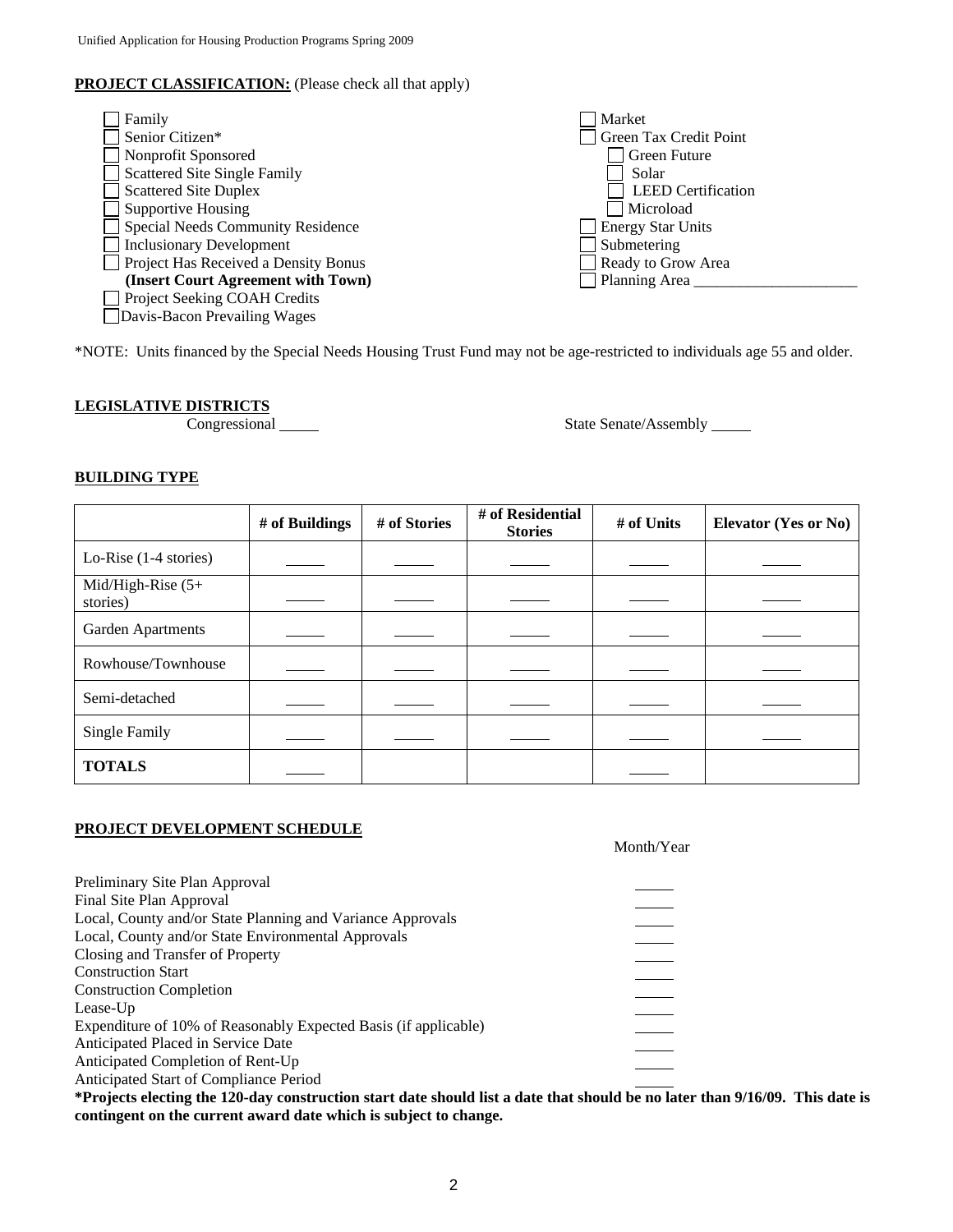#### **PROJECT DESCRIPTION**

Site Acreage acres and the set of the set of the set of the set of the set of the set of the set of the set of the set of the set of the set of the set of the set of the set of the set of the set of the set of the set of t Number of buildings Number of buildings containing low-income units

#### **UNIT DISTRIBUTION** (**Do not include non-revenue units**)

| Type of Unit (1BR,<br>2BR, etc.) | # of Affordable Units<br>(up to $60\%$ ) | # of Moderate-<br><b>Income Units</b><br>$(>60\% \text{ to } 80\%)$ | # of Market<br><b>Rate Units</b> | <b>TOTAL</b> |
|----------------------------------|------------------------------------------|---------------------------------------------------------------------|----------------------------------|--------------|
|                                  |                                          |                                                                     |                                  |              |
|                                  |                                          |                                                                     |                                  |              |
|                                  |                                          |                                                                     |                                  |              |
|                                  |                                          |                                                                     |                                  |              |
|                                  |                                          |                                                                     |                                  |              |
| <b>TOTAL</b>                     |                                          |                                                                     |                                  |              |

NON-REVENUE UNITS: Indicate number of units, BR count and intended use (i.e. super's unit).

#### NUMBER OF STATE SUBSIDIZED UNITS

| Is a superintendent's unit included in the State Subsidy units? Yes___ No_ |      |  |
|----------------------------------------------------------------------------|------|--|
| If not, will the superintendent's unit be income restricted? Yes_          | - No |  |

#### NUMBER OF COUNCIL ON AFFORDABLE HOUSING UNITS

#### **SQUARE FOOTAGE**

| Gross Square Footage                        |  |
|---------------------------------------------|--|
| Total residential square footage            |  |
| Total low-income residential square footage |  |

#### **SITE SECURITY:**

| How will site security be addressed in the building $(s)$ ? Check off Type $(s)$ : |                                       |
|------------------------------------------------------------------------------------|---------------------------------------|
| Cameras                                                                            | <b>Monitors</b>                       |
| On Site Security                                                                   | <b>Armed Security</b><br>$\mathbf{1}$ |
| <b>Card Entry</b>                                                                  | Other:                                |

#### **SENIOR PROJECT** (If applicable, must only check one)

Please indicate below which category of exempt "housing for older persons" (as defined by the Fair Housing Act) the project will meet:

 At least 80 percent of the occupied units in the building will be occupied by at least one person 55 years or older and the property will be clearly intended for older persons as evidenced by policies and procedures that demonstrate the intent that the property be housing for older persons (55+).

NOTE: This option should be selected for senior projects that will be setting aside units for special needs and seeking financing from the Special Needs Housing Trust Fund, as units financed by the Special Needs Housing Trust Fund may not be age-restricted to individuals age 55 and older.

ALL the residents of the project will be 62 or older

The Secretary of HUD has designated the project as housing for older persons (attach *documentation*)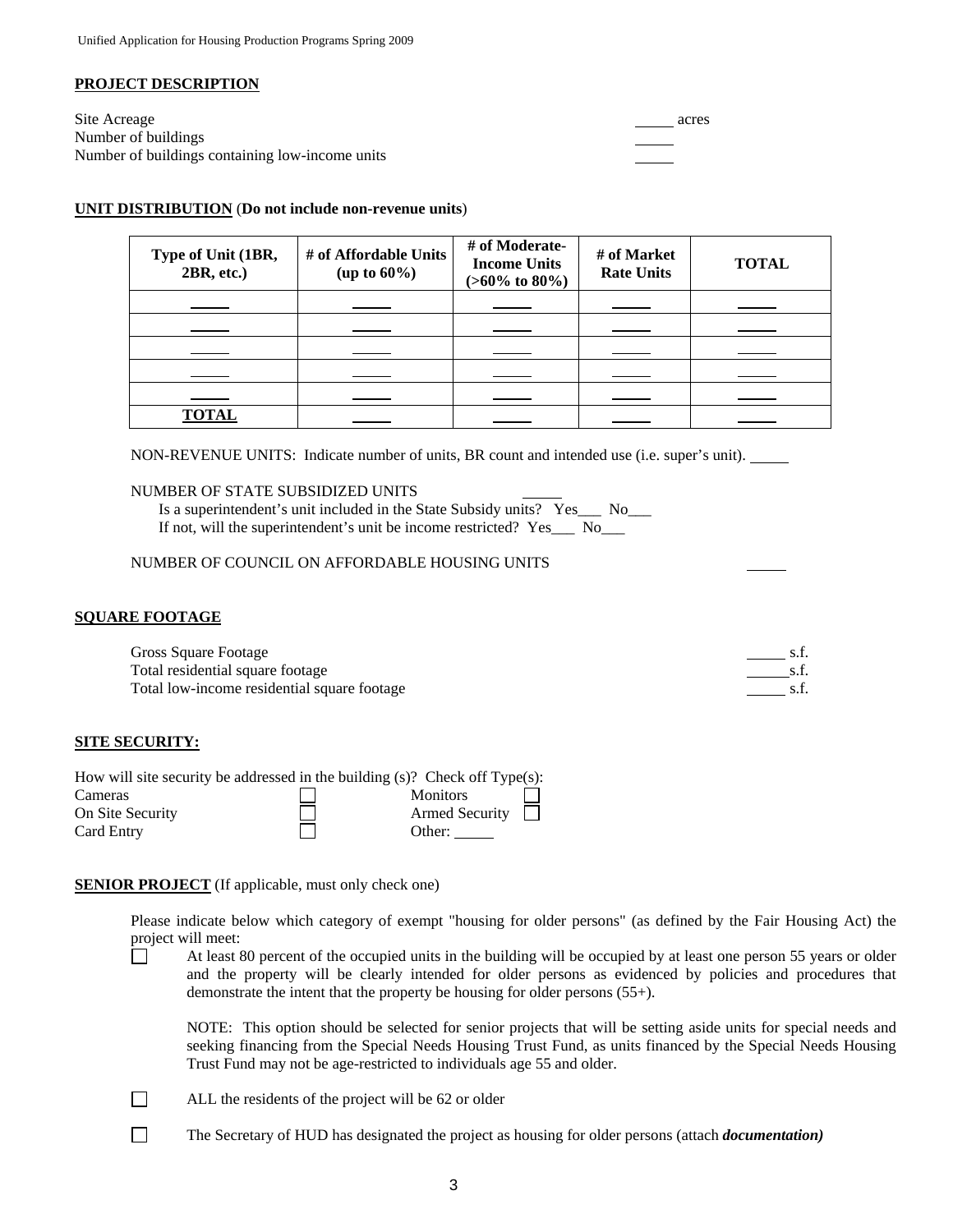| <b>APPLICANT INFORMATION</b> |  |
|------------------------------|--|
|                              |  |

| Developer/<br>Applicant |                                                                                                                                                                             |                                  |                                                                                                                                                                                          |
|-------------------------|-----------------------------------------------------------------------------------------------------------------------------------------------------------------------------|----------------------------------|------------------------------------------------------------------------------------------------------------------------------------------------------------------------------------------|
|                         | Address                                                                                                                                                                     |                                  |                                                                                                                                                                                          |
|                         | City                                                                                                                                                                        | <b>State</b>                     |                                                                                                                                                                                          |
|                         | Telephone _______                                                                                                                                                           | Fax                              |                                                                                                                                                                                          |
| Principals              |                                                                                                                                                                             |                                  |                                                                                                                                                                                          |
|                         |                                                                                                                                                                             |                                  |                                                                                                                                                                                          |
|                         |                                                                                                                                                                             |                                  |                                                                                                                                                                                          |
| <b>Contact Person</b>   | Title                                                                                                                                                                       |                                  |                                                                                                                                                                                          |
|                         | Company ________                                                                                                                                                            |                                  |                                                                                                                                                                                          |
|                         | Address                                                                                                                                                                     |                                  |                                                                                                                                                                                          |
|                         | City                                                                                                                                                                        | State                            | Zip Code______                                                                                                                                                                           |
|                         | Telephone                                                                                                                                                                   | Fax                              |                                                                                                                                                                                          |
|                         | E-mail                                                                                                                                                                      |                                  |                                                                                                                                                                                          |
|                         |                                                                                                                                                                             |                                  | The contact person named will be the only person with whom NJHMFA corresponds.<br>Any changes in the contact person must be in writing.                                                  |
|                         | Applicant is current owner and will retain ownership.<br>Applicant is the project developer and will be part of the final ownership entity.<br>Other: Applicant is ________ |                                  | Applicant is the project developer and will not be part of the final ownership entity.                                                                                                   |
| N <sub>O</sub>          |                                                                                                                                                                             |                                  | Will property be sold or transferred by the applicant prior to project being placed in service?<br>YES (If yes, provide name of the purchasing entity and experience of its principals.) |
| N <sub>O</sub>          |                                                                                                                                                                             |                                  | Will property be sold or transferred by the applicant within 2 years of being placed in service?<br>YES (When? Provide name of purchasing entity and experience of its principals.)      |
|                         | Name of Final Ownership Entity<br><b>Currently Exists</b><br>To be Formed                                                                                                   | Tax ID#<br><b>Expected Date:</b> |                                                                                                                                                                                          |
|                         | Final Ownership Entity is/will be:                                                                                                                                          |                                  |                                                                                                                                                                                          |

Limited Partnership LLP or LLC

**Insert a diagram depicting the organizational structure of the final ownership entity (see Tax Credit application appendix).**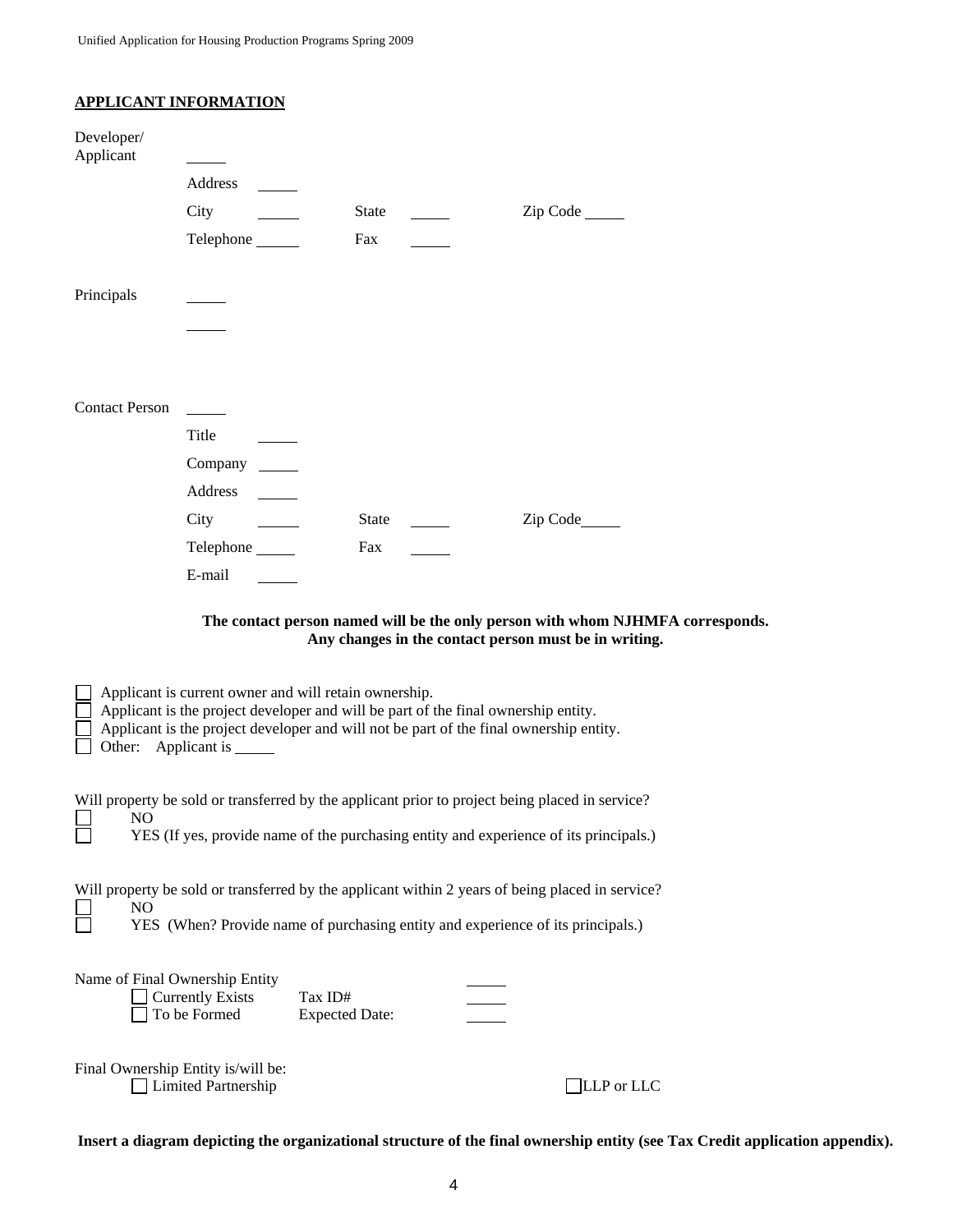# **LIST OF AUTHORIZED SIGNATORIES**

The persons listed below are the only people authorized to sign official documents submitted to HMFA. Any change to this list must be in writing.

| PRINT NAME | PRINT TITLE/AFFILIATION | <b>SIGNATURE</b> |
|------------|-------------------------|------------------|
|            |                         |                  |
|            |                         |                  |
|            |                         |                  |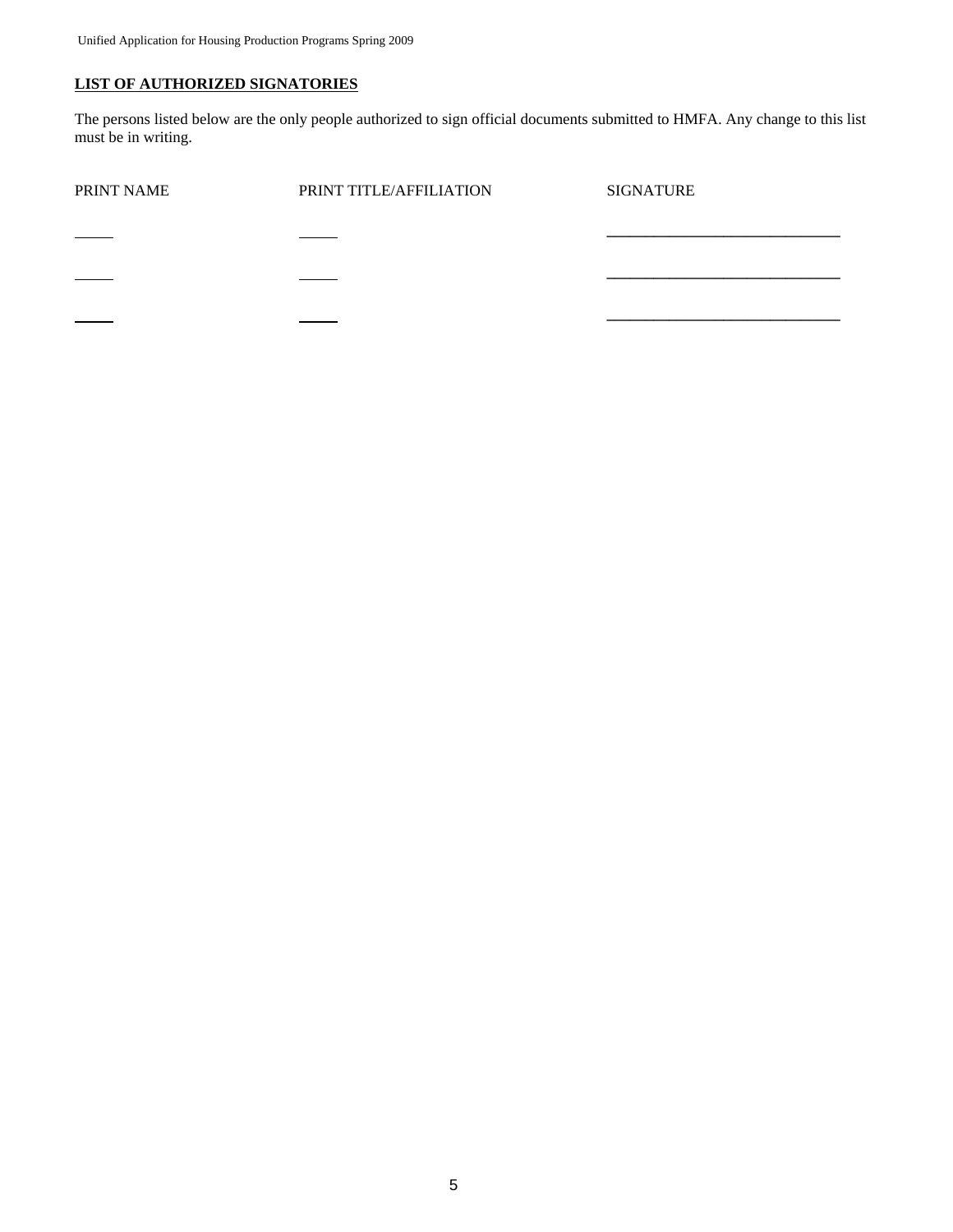# **DEVELOPMENT TEAM RESUMES**

Insert a brief resume for the sponsor(s), developer(s), general partner(s), voting member(s), and limited partner, and complete the list of Development Team Members below. **Please include full address (street, city, state, zip)**.

|                            | <b>Name</b>              | Tax ID# | Phone# | Fax# |
|----------------------------|--------------------------|---------|--------|------|
| Developer                  |                          |         |        |      |
| Address:                   |                          |         |        |      |
| City:                      |                          |         |        |      |
| State:                     | $\mathbb{R}^n$           |         |        |      |
| Zip:                       | $\sim$                   |         |        |      |
| Email:                     |                          |         |        |      |
|                            |                          |         |        |      |
| <b>General Contractor</b>  |                          |         |        |      |
| <b>Address:</b>            |                          |         |        |      |
| City:                      |                          |         |        |      |
| State:                     | $\frac{1}{1}$            |         |        |      |
| Zip:                       | $\mathcal{L}$            |         |        |      |
| Email:                     |                          |         |        |      |
|                            |                          |         |        |      |
| Municipal Contact          |                          |         |        |      |
| Address:                   |                          |         |        |      |
| City:                      |                          |         |        |      |
| State:                     | $\overline{\phantom{0}}$ |         |        |      |
| Zip:                       |                          |         |        |      |
| Email:                     |                          |         |        |      |
| Sponsor                    |                          |         |        |      |
| Address:                   |                          |         |        |      |
| City:                      | $\sim$                   |         |        |      |
| State:                     | $\overline{\phantom{0}}$ |         |        |      |
| Zip:                       |                          |         |        |      |
| Email:                     | $\sim$                   |         |        |      |
| <b>General Partner</b>     |                          |         |        |      |
| Address:                   |                          |         |        |      |
| City:                      |                          |         |        |      |
| State:                     |                          |         |        |      |
| Zip:                       |                          |         |        |      |
| Email:                     |                          |         |        |      |
| Voting Member (LLCs)       |                          |         |        |      |
| Address:                   |                          |         |        |      |
| City:                      |                          |         |        |      |
| State:                     |                          |         |        |      |
| Zip:                       |                          |         |        |      |
| Email:                     |                          |         |        |      |
| <b>Construction Lender</b> |                          |         |        |      |
| <b>Address:</b>            |                          |         |        |      |
| City:                      |                          |         |        |      |
| State:                     |                          |         |        |      |
| Zip:                       |                          |         |        |      |
| Email:                     |                          |         |        |      |
|                            |                          |         |        |      |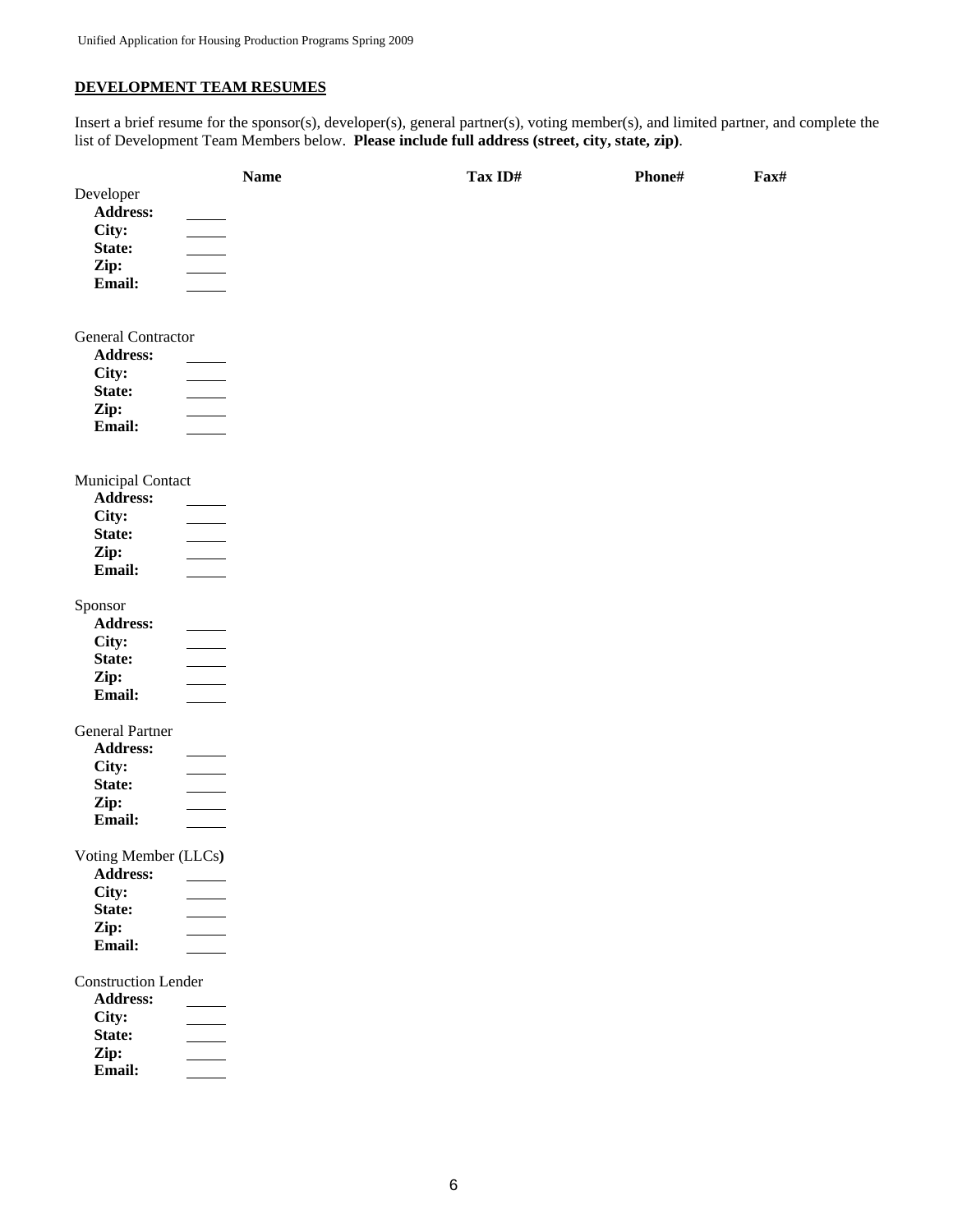|                                 | <b>Name</b> | Tax ID# | Phone# | Fax# |
|---------------------------------|-------------|---------|--------|------|
| <b>Limited Partner</b>          |             |         |        |      |
| <b>Address:</b>                 |             |         |        |      |
| City:                           |             |         |        |      |
| State:                          |             |         |        |      |
| Zip:                            |             |         |        |      |
| Email:                          |             |         |        |      |
|                                 |             |         |        |      |
| Management Company              |             |         |        |      |
| <b>Address:</b>                 |             |         |        |      |
| City:                           |             |         |        |      |
| State:                          |             |         |        |      |
| Zip:                            |             |         |        |      |
| Email:                          |             |         |        |      |
|                                 |             |         |        |      |
| Architect                       |             |         |        |      |
| Address:                        |             |         |        |      |
| City:                           |             |         |        |      |
| State:                          |             |         |        |      |
| Zip:                            |             |         |        |      |
| <b>Email:</b>                   |             |         |        |      |
| Attorney                        |             |         |        |      |
| <b>Address:</b>                 |             |         |        |      |
| City:                           |             |         |        |      |
| State:                          |             |         |        |      |
| Zip:                            |             |         |        |      |
| Email:                          |             |         |        |      |
|                                 |             |         |        |      |
| Accountant                      |             |         |        |      |
| <b>Address:</b>                 |             |         |        |      |
| City:                           |             |         |        |      |
| State:                          |             |         |        |      |
| Zip:                            |             |         |        |      |
| Email:                          |             |         |        |      |
|                                 |             |         |        |      |
| Market Analyst                  |             |         |        |      |
| <b>Address:</b>                 |             |         |        |      |
| City:                           |             |         |        |      |
| State:                          |             |         |        |      |
| Zip:                            |             |         |        |      |
| Email:                          |             |         |        |      |
| Professional Planner            |             |         |        |      |
| Address:                        |             |         |        |      |
| City:                           |             |         |        |      |
| State:                          |             |         |        |      |
| Zip:                            |             |         |        |      |
| Email:                          |             |         |        |      |
|                                 |             |         |        |      |
| <b>Environmental Consultant</b> |             |         |        |      |
| <b>Address:</b>                 |             |         |        |      |
| City:                           |             |         |        |      |
| State:                          |             |         |        |      |
| Zip:                            |             |         |        |      |
| Email:                          |             |         |        |      |
|                                 |             |         |        |      |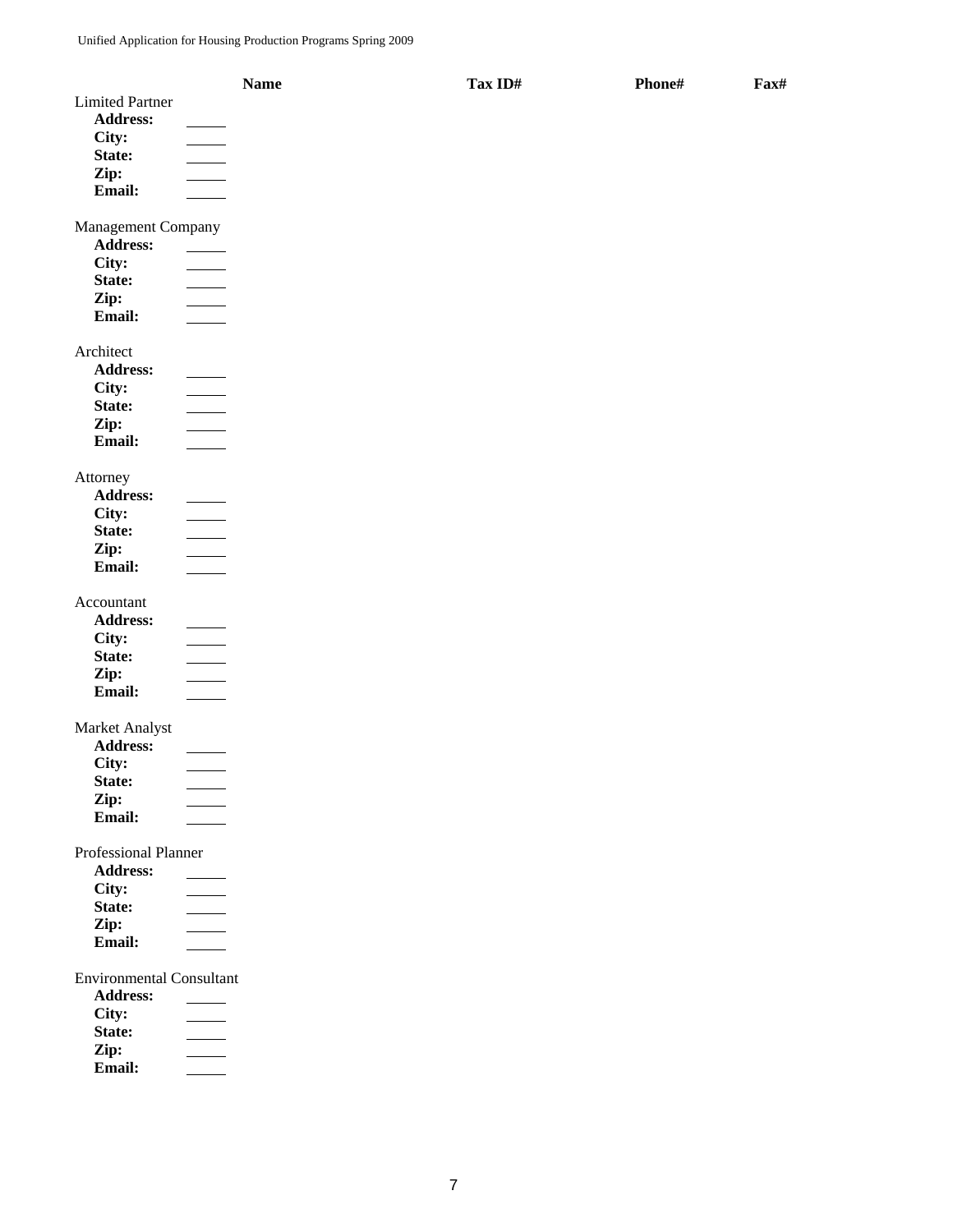|                              | <b>Name</b> | Tax ID# | Phone# | Fax# |
|------------------------------|-------------|---------|--------|------|
| <b>Historical Consultant</b> |             |         |        |      |
| Address:                     |             |         |        |      |
| City:                        |             |         |        |      |
| State:                       |             |         |        |      |
| Zip:                         |             |         |        |      |
| Email:                       |             |         |        |      |
|                              |             |         |        |      |
| Solar Installer              |             |         |        |      |
| <b>Address:</b>              |             |         |        |      |
| City:                        |             |         |        |      |
| State:                       |             |         |        |      |
| Zip:                         |             |         |        |      |
| Email:                       |             |         |        |      |
|                              |             |         |        |      |
| <b>LEED</b> Professional     |             |         |        |      |
| <b>Address:</b>              |             |         |        |      |
| City:                        |             |         |        |      |
| State:                       |             |         |        |      |
| Zip:                         |             |         |        |      |
| Email:                       |             |         |        |      |
|                              |             |         |        |      |
| Project Development          |             |         |        |      |
| Consultant                   |             |         |        |      |
| Address:                     |             |         |        |      |
| City:                        |             |         |        |      |
| State:                       |             |         |        |      |
| Zip:                         |             |         |        |      |
| Email:                       |             |         |        |      |
| Syndicator                   |             |         |        |      |
| Address:                     |             |         |        |      |
| City:                        |             |         |        |      |
| State:                       |             |         |        |      |
| Zip:                         |             |         |        |      |
| Email:                       |             |         |        |      |
|                              |             |         |        |      |
| Social Service Provider      |             |         |        |      |
| <b>Address:</b>              |             |         |        |      |
| City:                        |             |         |        |      |
| State:                       |             |         |        |      |
| Zip:                         |             |         |        |      |
| Email:                       |             |         |        |      |
|                              |             |         |        |      |
| Other:                       |             |         |        |      |
| Address:                     |             |         |        |      |
| City:                        |             |         |        |      |
| State:                       |             |         |        |      |
| Zip:                         |             |         |        |      |
| Email:                       |             |         |        |      |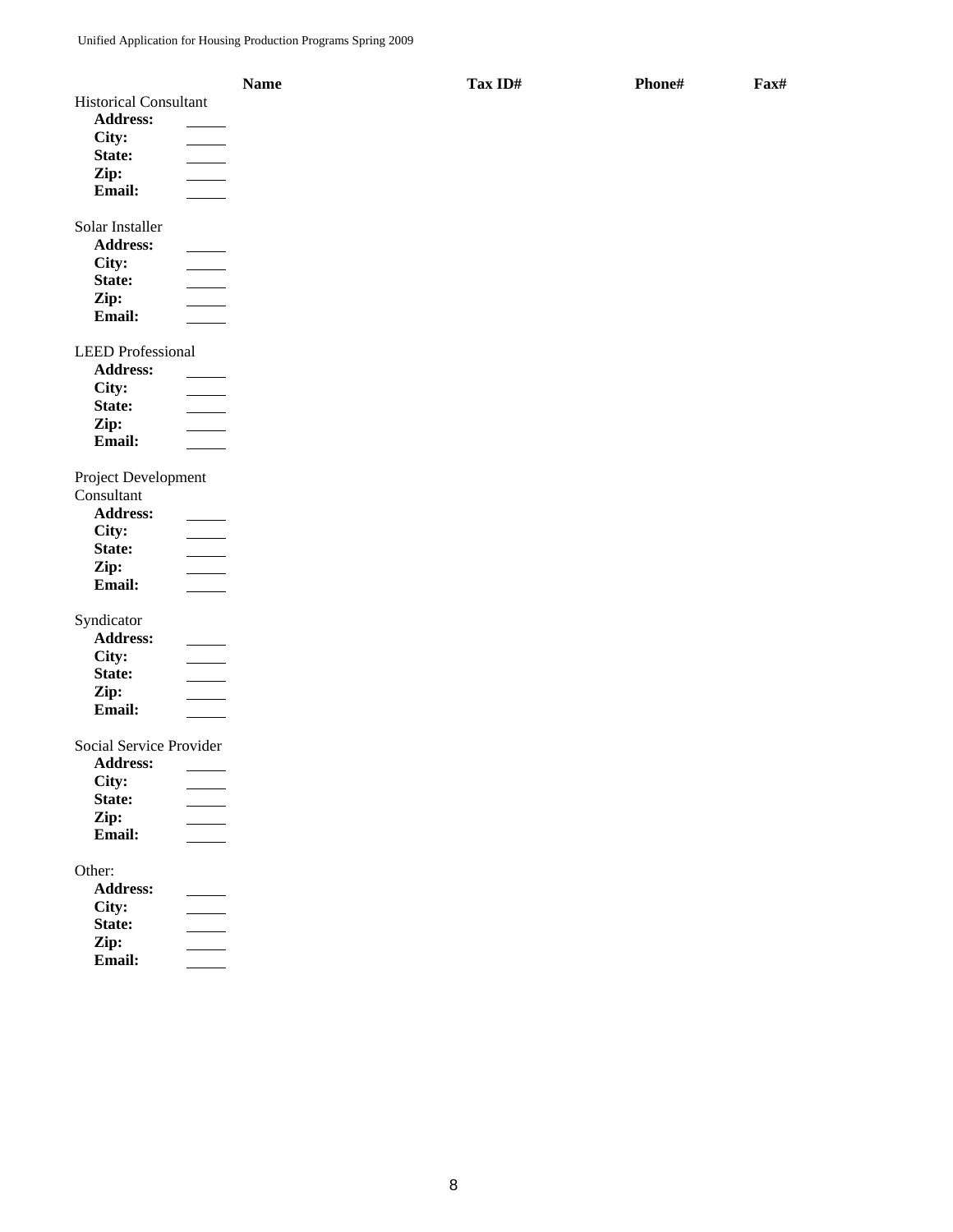## **\*\*\* FOR PROJECTS REQUESTING HMFA FINANCING AND/OR SUBSIDY \*\*\***  [NOTE: DO NOT COMPLETE IF APPLYING FOR TAX CREDITS ONLY]

#### **INCOME RESTRICTIONS (for purposes of qualifying for Tax-Exempt Bond Financing under** *26 U.S.C. §142(a)(7)***)**

This test will impact the return on equity calculation pursuant to *N.J.A.C. 5:80-3* 



- 60% of County Median Income Adjusted for Family Size
- 

l

l

 $\overline{a}$ 

l

 $\overline{a}$ 

50% of County Median Income Adjusted for Family Size

#### **ADDITIONAL SITE INFORMATION**

**Commercial Space**: Provide details as to how the space will be used, whether it will be rented to a third party, the terms and conditions of that lease and the square footage.

**Community and Social Service Space**: Provide details as to how the space will be used, whether it will be rented to a third party, the terms and conditions of that lease and the square footage.

**Ancillary Buildings**: Examples of ancillary buildings include garages, and community buildings. Provide details as to how the space will be used and the square footage.

**On-Site Office**: Identify where the on-site management office will be located and the functions to be performed in that office.

| <b>Current Zoning:</b><br>Is site zoned properly for proposed usage?                                                                                                                          | $Yes \mid$               | No                       |
|-----------------------------------------------------------------------------------------------------------------------------------------------------------------------------------------------|--------------------------|--------------------------|
| <b>Parking:</b><br>Is there sufficient parking available on-site in accordance with code?<br>If not, what other arrangements are being made?                                                  | $Yes$ $\Box$             | No                       |
| <b>Site Control:</b>                                                                                                                                                                          |                          |                          |
| <b>Form of Ownership</b><br>$\Box$ Fee Simple<br>Leasehold                                                                                                                                    |                          |                          |
| If ownership is fee simple, does the applicant currently own the site?<br>or optioned?                                                                                                        | <b>Yes</b><br><b>Yes</b> | $\overline{N_{O}}$<br>No |
| List Current Owner of Site: _____                                                                                                                                                             |                          |                          |
| Other: (specify) $\_\_\_\_\_\_\_\$                                                                                                                                                            |                          |                          |
| Attach copies of deed, option agreement, or contract to purchase. If site control is to be in the form of leasehold,<br>attach copy of lease and list all financial encumbrances on the site. |                          |                          |
| Are there any easements or other restrictions on the site? (Specify)                                                                                                                          |                          |                          |

If the municipality owns site, are there any non-monetary conditions for conveyance such as a reverter provision?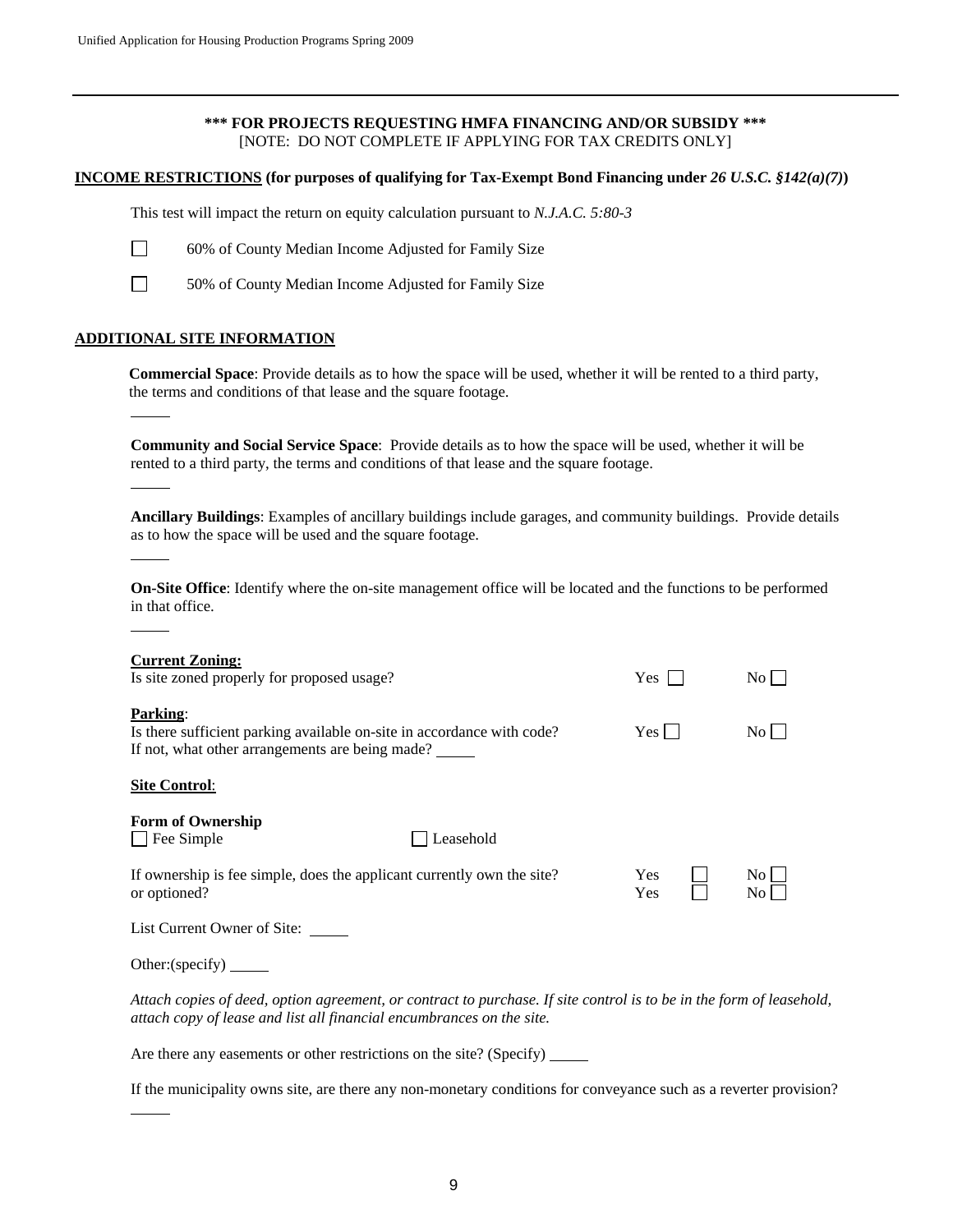#### **Purchase Price**:

| Of property already acquired |          |
|------------------------------|----------|
| Of property to be acquired   |          |
|                              | TOTAL \$ |

#### **Present tax rate of municipality**:

 $\overline{a}$ 

(Per \$100) \$ Equalization Rate

## **Tax Abatement:**

Has the municipality designated any Areas in Need of Redevelopment? Yes  $\Box$  No  $\Box$ Has tax abatement been granted? Yes  $\Box$  No  $\Box$ If yes, indicate the statute under which said abatement was granted as well as the terms and conditions. (i.e. Agency Statute, Long Term or other)

#### **Property Tax Exemption (if applicable)**:

Please specify the term and status of the property tax exemption. Please include documentation in your application submission.

#### **If new construction, indicate the availability of utilities:**

| п пен соцын асион, пинсате иге атанампту от атписы                                            |       |                    |                     |
|-----------------------------------------------------------------------------------------------|-------|--------------------|---------------------|
|                                                                                               |       |                    | Distance from Site? |
| Water                                                                                         | Yes   | No.                |                     |
| <b>Storm Sewer</b>                                                                            | Yes   | N <sub>0</sub>     |                     |
| <b>Sanitary Sewer</b>                                                                         | Yes   | N <sub>0</sub>     |                     |
| Gas                                                                                           | Yes   | N <sub>0</sub>     |                     |
| Electric                                                                                      | Yes   | N <sub>0</sub>     |                     |
| Rubbish Removal                                                                               | Yes   | $\overline{N_{O}}$ |                     |
|                                                                                               |       |                    |                     |
| Is sewer capacity available?                                                                  | Yes l | $\rm{No}$          |                     |
| Is sewer capacity subject to review by the New Jersey Department of Environmental Protection? |       |                    |                     |
| <b>Yes</b><br>No.                                                                             |       |                    |                     |

Has a Phase I Environmental Assessment been performed? Yes  $\Box$  No  $\Box$ If yes, provide a copy with the application.

## **Resolution of Need:**

 Has the municipality determined that the project will meet or meets an existing housing need?  $Yes \Box$  No  $\Box$ 

If yes, attach the Resolution of Need.

**NOTE: The Agency must have a** *Resolution of Need* **in order to process applications for Multifamily and Preservation financing, and Home Express**.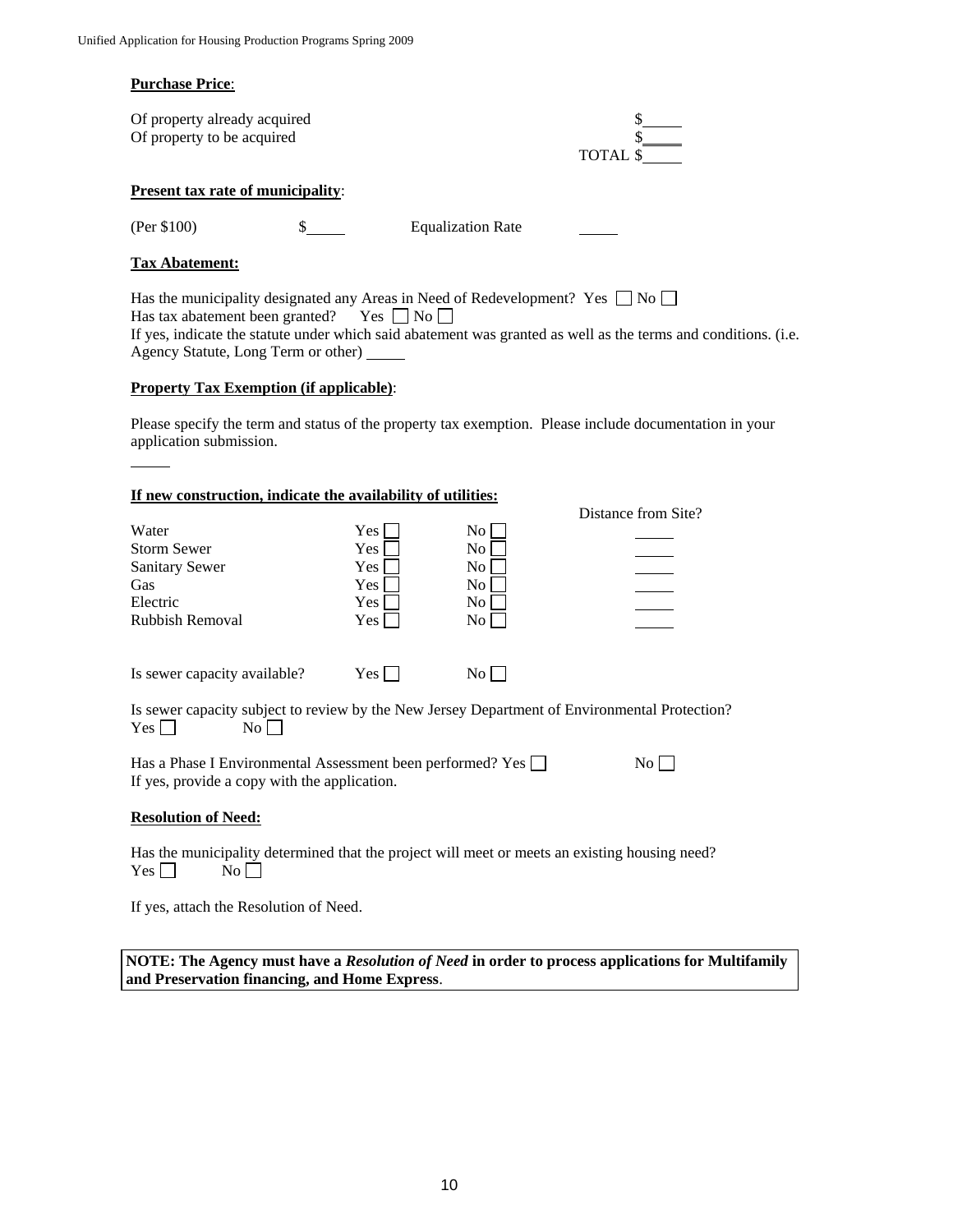# **ADDITIONAL APPLICANT INFORMATION**

|                               | <b>Type of Applicant</b>                         |  |                                                  |  |
|-------------------------------|--------------------------------------------------|--|--------------------------------------------------|--|
|                               | For-Profit<br>$LLP$ or $LLC$<br>Corporation      |  | Non-Profit<br>Limited Partnership<br>Partnership |  |
|                               | Indicate the statute under which you are formed. |  |                                                  |  |
| Indicate affiliated entities. |                                                  |  |                                                  |  |

**Sponsoring Ownership Entity's Official Name:**  (Must be exactly as it will appear in mortgage documents.)

(List all principals of the ownership entity.)

#### **Principals of Development/Entity and percentage of ownership**

**Principals of the Land Ownership Entity and percentage of ownership**

#### **REQUIRED SUBMISSIONS**

 $\overline{a}$ 

The following information must be provided in a three ring binder with the tabs as noted below. See Mailing Information on UNIAP for the number of copies you will need to submit per program. If this information is not available at this time you must indicate the status of the item and when it will be available.

| 1. | Application*                                         | Developer |
|----|------------------------------------------------------|-----------|
| 2. | Project Narrative                                    | Developer |
| 3. | Proforma - Form 10 / Cash Flow*                      | Developer |
| 4. | General Site Location Map (with directions to site), |           |
|    | along with tax map showing lot and block             | Developer |
| 5. | <b>Resumes for Sponsor</b>                           | Developer |
| 6. | Evidence of Site Control (Deed, Option Agreement,    |           |
|    | Contract of Sale)                                    | Developer |
| 7. | <b>Preliminary Drawings</b>                          | Developer |
| 8. | Social Service Plan**                                | Developer |
| 9. | Evidence of Community Support**                      | Developer |

\*Agency form documents must be used.

\*\*Required submissions for projects seeking financing for special needs units.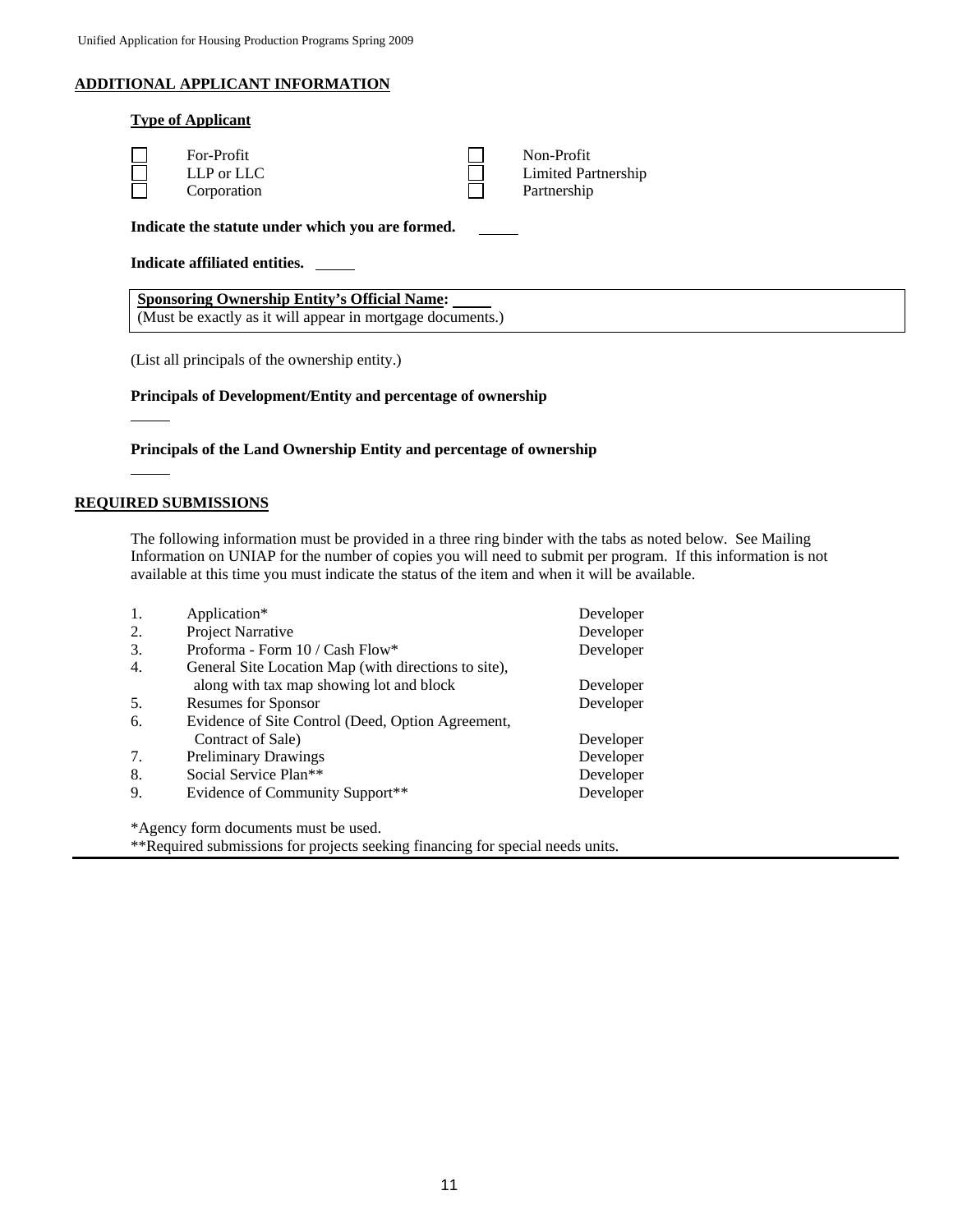**\*\*\* FOR PROJECTS REQUESTING FINANCING FOR SPECIAL NEEDS UNITS \*\*\*** 

| Total no. of Units in the project:<br>No. of special needs units:<br>No. of special needs beds: |                                                                                                                                                                                                                                                                                                                                                                                                                                               |                    |  |                                                                                                                         |
|-------------------------------------------------------------------------------------------------|-----------------------------------------------------------------------------------------------------------------------------------------------------------------------------------------------------------------------------------------------------------------------------------------------------------------------------------------------------------------------------------------------------------------------------------------------|--------------------|--|-------------------------------------------------------------------------------------------------------------------------|
|                                                                                                 | Special Needs Population to be served:<br>Homeless families<br>Chronic homeless individuals<br>Mental Health<br><b>Developmental Disabilities</b><br><b>AIDS/HIV</b>                                                                                                                                                                                                                                                                          |                    |  | Youth aging out of foster care<br>Homeless youth<br><b>Blind and Visually Impaired</b><br>Ex-offenders                  |
|                                                                                                 |                                                                                                                                                                                                                                                                                                                                                                                                                                               |                    |  | NOTE: Units financed by the Special Needs Housing Trust Fund may not be age-restricted to individuals age 55 and older. |
| Type of Housing                                                                                 | <b>Supportive Housing</b>                                                                                                                                                                                                                                                                                                                                                                                                                     |                    |  | <b>Community Residence</b>                                                                                              |
|                                                                                                 | If the project will be licensed, please indicate which State Agency will be licensing it:<br>Department of Human Services, Division of Mental Health Services<br>Department of Human Services, Division of Developmental Disabilities<br>Department of Human Services, Division of Addiction Services<br>Department of Children and Families<br>Department of Health and Senior Services<br>Indicate source of funding for Rental Assistance: |                    |  |                                                                                                                         |
|                                                                                                 | <b>Federal Source:</b>                                                                                                                                                                                                                                                                                                                                                                                                                        | $$$ Amount: $\_\_$ |  | No. of Units:                                                                                                           |
| <b>State Source:</b>                                                                            |                                                                                                                                                                                                                                                                                                                                                                                                                                               | \$ Amount:         |  | No. of Units:                                                                                                           |
| Other Source:                                                                                   |                                                                                                                                                                                                                                                                                                                                                                                                                                               | \$ Amount:         |  | No. of Units:                                                                                                           |
| Indicate source of funding for Supportive Services:                                             |                                                                                                                                                                                                                                                                                                                                                                                                                                               |                    |  |                                                                                                                         |
|                                                                                                 | <b>Federal Source:</b>                                                                                                                                                                                                                                                                                                                                                                                                                        | \$ Amount:         |  | No. of Units: ______                                                                                                    |
| <b>State Source:</b>                                                                            |                                                                                                                                                                                                                                                                                                                                                                                                                                               | \$ Amount:         |  | No. of Units:                                                                                                           |
| Other Source:                                                                                   |                                                                                                                                                                                                                                                                                                                                                                                                                                               | \$ Amount:         |  | No. of Units:                                                                                                           |
|                                                                                                 |                                                                                                                                                                                                                                                                                                                                                                                                                                               |                    |  |                                                                                                                         |

Has the Special Needs Application Design Checklist been completed?

 Yes No

Property Management Entity: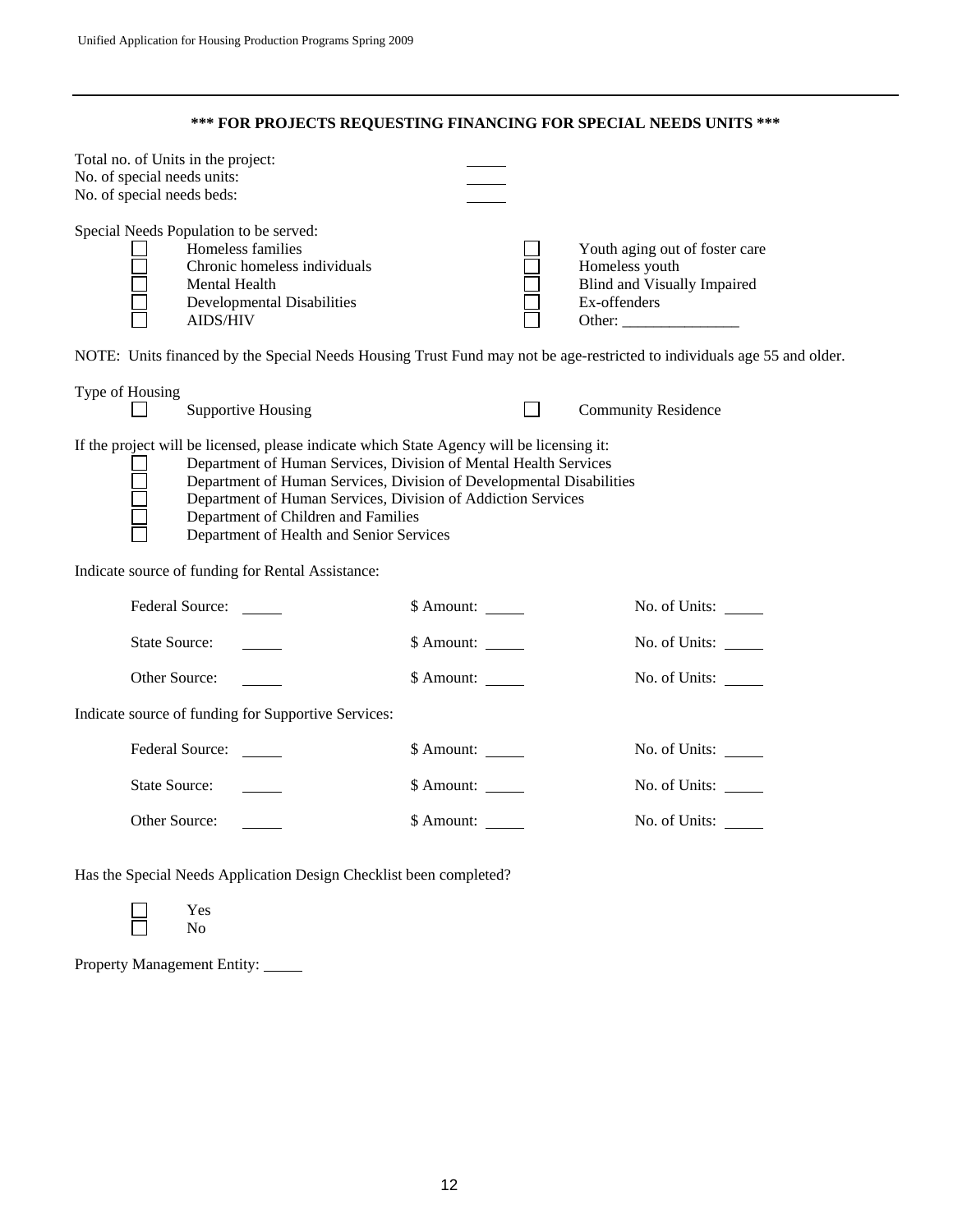## **\*\*\* FOR PROJECTS REQUESTING LOW INCOME TAX CREDITS \*\*\***

| Family<br>Senior<br><b>Supportive Housing</b><br>Final<br>Volume Cap Tax Credits<br>Reserve | <u>CYCLE TO WHICH YOU ARE APPLYING</u>                                                                                  | <b>SET-ASIDE TO WHICH YOU ARE APPLYING</b><br><b>HOPE VI/Replacement Housing</b><br>Non-Profit<br>Preservation                     |
|---------------------------------------------------------------------------------------------|-------------------------------------------------------------------------------------------------------------------------|------------------------------------------------------------------------------------------------------------------------------------|
| <b>New Construction</b><br>Rehabilitation                                                   | <b>TYPE OF TAX CREDIT REQUESTED</b><br>Acquisition/Rehabilitation                                                       | AMOUNT OF ANNUAL TAX CREDIT REQUESTED:<br>(Total must be supported by Breakdown of Cost & Basis)<br>9% tax credit<br>4% tax credit |
| <b>APPLICABLE FRACTION</b>                                                                  |                                                                                                                         | \$ TOTAL                                                                                                                           |
|                                                                                             | Unit Fraction (see unit distribution chart on page 3)<br>Number of Affordable Units (up to 60% AMI)/<br>Total Units $=$ | $\%$                                                                                                                               |
|                                                                                             | Floor Space Fraction:<br>Total low-income residential square footage /<br>Total residential square footage $=$          | %                                                                                                                                  |
|                                                                                             | The LESSER of the Unit Fraction and the Floor Space Fraction =                                                          | $\frac{0}{0}$                                                                                                                      |
|                                                                                             | <b>FEDERAL SET-ASIDE</b> (must select one)                                                                              |                                                                                                                                    |
|                                                                                             | 40% AT 60%                                                                                                              |                                                                                                                                    |
|                                                                                             | whose income is 60% or less than the area median income.                                                                | 40-60 set-aside means 40% or more of the residential units will be rent restricted and occupied by households                      |

 $\Box$  20% AT 50%

20-50 set-aside means 20% or more of the residential units will be rent restricted and occupied by households whose income is 50% or less than the area median income.

NOTE: If this election is selected, *all* tax credit units must be restricted to no more than 50% of the area median income adjusted for family size. For example, if the project has an applicable fraction of 100%, then 100% of the units must be restricted to 50% of the area median income adjusted for family size.

Your selection will be reflected in the Deed of Easement & Restrictive Covenant & Part II of the IRS Form 8609.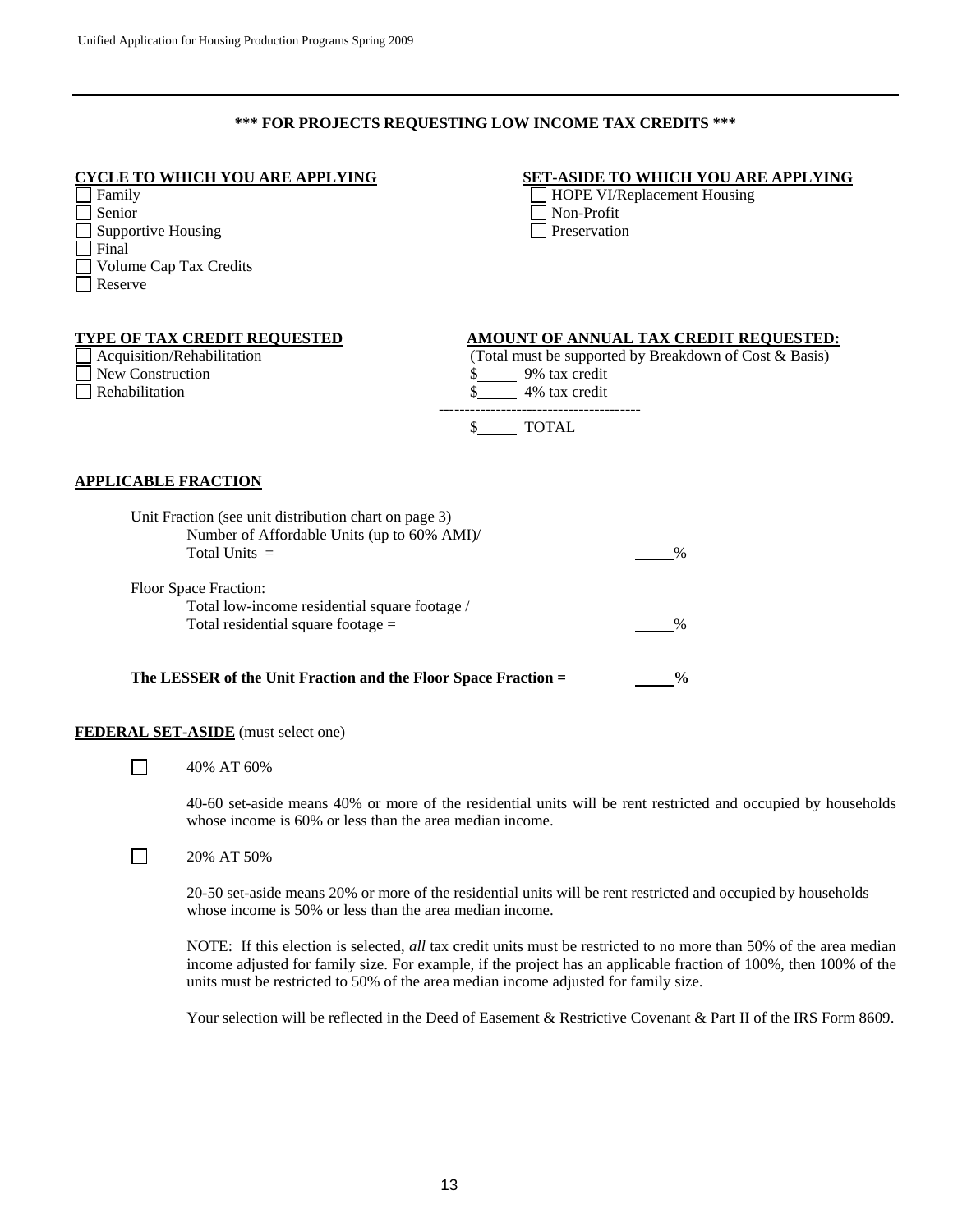# **CERTIFICATION**

In order to provide for the effective coordination of the New Jersey Low Income Tax Credit Program and the Internal Revenue Code of 1986, as amended ("Code"), the Qualified Allocation Plan and this Application shall be construed and administered in a manner consistent with the Code and regulations promulgated thereunder.

Compliance with the requirements of the Code is the sole responsibility of the owner of the building for which the credit is allowable. NJHMFA makes no representations to the owner or anyone else as to compliance with the Code, Treasury regulations, or any other laws or regulations governing Low-Income Housing Tax Credits or as to the financial viability of any project. All applicants should consult their tax accountant, attorney or advisor as to the specific requirements of Section 42 of the Code governing the Federal Low Income Housing Tax Credit Program.

In signing this document, I (we) (undersigned), certify that all information, included for the purpose of applying for Low-Income Housing Tax Credits, is accurate and true. I (we) acknowledge that the New Jersey Housing and Mortgage Finance Agency is relying on said information, and thereby acknowledge that I (we) are under a continuing obligation to notify NJHMFA in writing of any changes to the information in the application. I (we) understand that any failure to provide relevant information or any submission of incorrect information may result in the NJHMFA's refusal to issue the IRS Form 8609 for the project and/or possible barring from future participation in NJHMFA's Low Income Housing Tax Credit Program.

| APPLICANT'S SIGNATURE:                         |             |
|------------------------------------------------|-------------|
| DATE:                                          |             |
| PREPARED BY:<br>(if different from applicant): | sign name   |
|                                                | print name  |
|                                                | print title |

DATE: \_\_\_\_\_\_\_\_\_\_\_\_\_\_\_\_\_\_\_\_\_\_\_\_\_\_\_\_\_\_\_\_\_\_\_\_\_\_\_\_\_\_\_\_